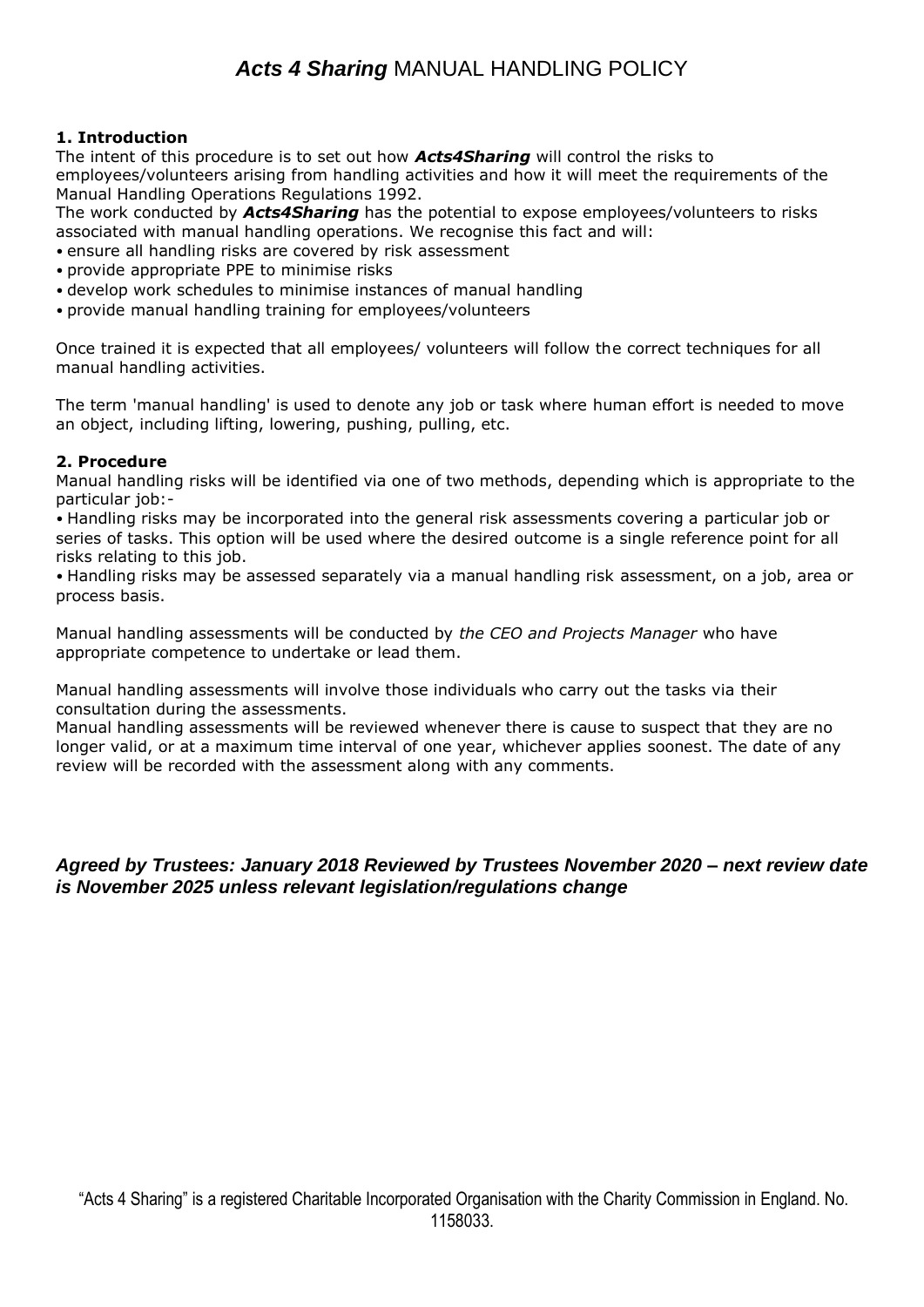# Acts 4 Sharing – Manual Handling Guidelines<sup>1</sup>

If you need to lift something manually :-

- Reduce the amount of twisting, stooping and reaching
- Avoid lifting from floor level or above shoulder height, especially heavy loads
- Adjust storage areas to minimise the need to carry out such movements
- Consider how you can minimise carrying distances
- Assess the weight to be carried and whether you can move the load safely or you need help maybe the load can be broken down to smaller, lighter component

Good handling technique for lifting:-

There are some simple things to do before and during the lift/carry:

- Remove obstructions from the route.
- For a long lift, plan to rest the load midway on a table or bench to change grip.
- Keep the load close to the waist. The load should be kept close to the body for as long as possible while lifting.
- Keep the heaviest side of the load next to the body.
- Adopt a stable position and make sure your feet are apart, with one leg slightly forward to maintain balance
	- **Think before lifting/handling.** Plan the lift. Where is the load going to be placed? Will help be needed with the load? Remove obstructions such as discarded wrapping materials. For a long lift, consider resting the load midway on a table or bench to change grip.
	- **Adopt a stable position.** The feet should be apart with one leg slightly forward to maintain balance (alongside the load, if it is on the ground). Be prepared to move your feet during the lift to maintain your stability. Avoid tight clothing or unsuitable footwear, which may make this difficult.
	- **Get a good hold.** Where possible, the load should be hugged as close as possible to the body. This may be better than gripping it tightly with hands only.
	- **Start in a good posture.** At the start of the lift, slight bending of the back, hips and knees is preferable to fully flexing the back (stooping) or fully flexing the hips and knees (squatting).

<sup>1</sup> http://www.hse.gov.uk/toolbox/manual.htm

<sup>&</sup>quot;Acts 4 Sharing" is a registered Charitable Incorporated Organisation with the Charity Commission in England. No. 1158033.